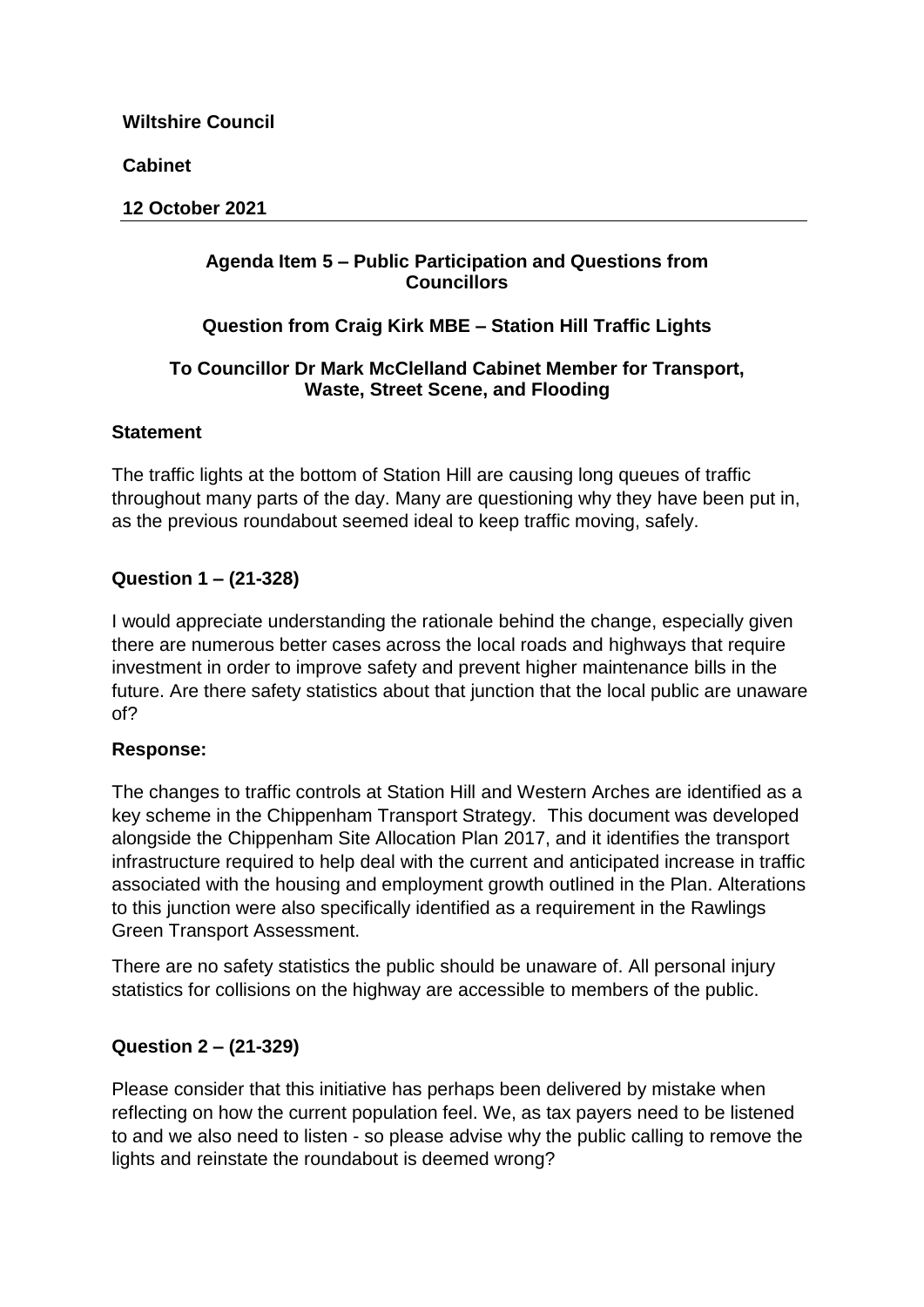Monitoring of the junction's operation is ongoing and the authority's consultant Traffic Signal Engineers are regularly reviewing the situation to identify measures which mitigate against the delays being experienced. We have reopened Monkton Hill to motorised vehicles to alleviate some of the pressure on the Station Hill junction and all options remain on the table if the measures we have taken so far are unsuccessful in reducing congestion.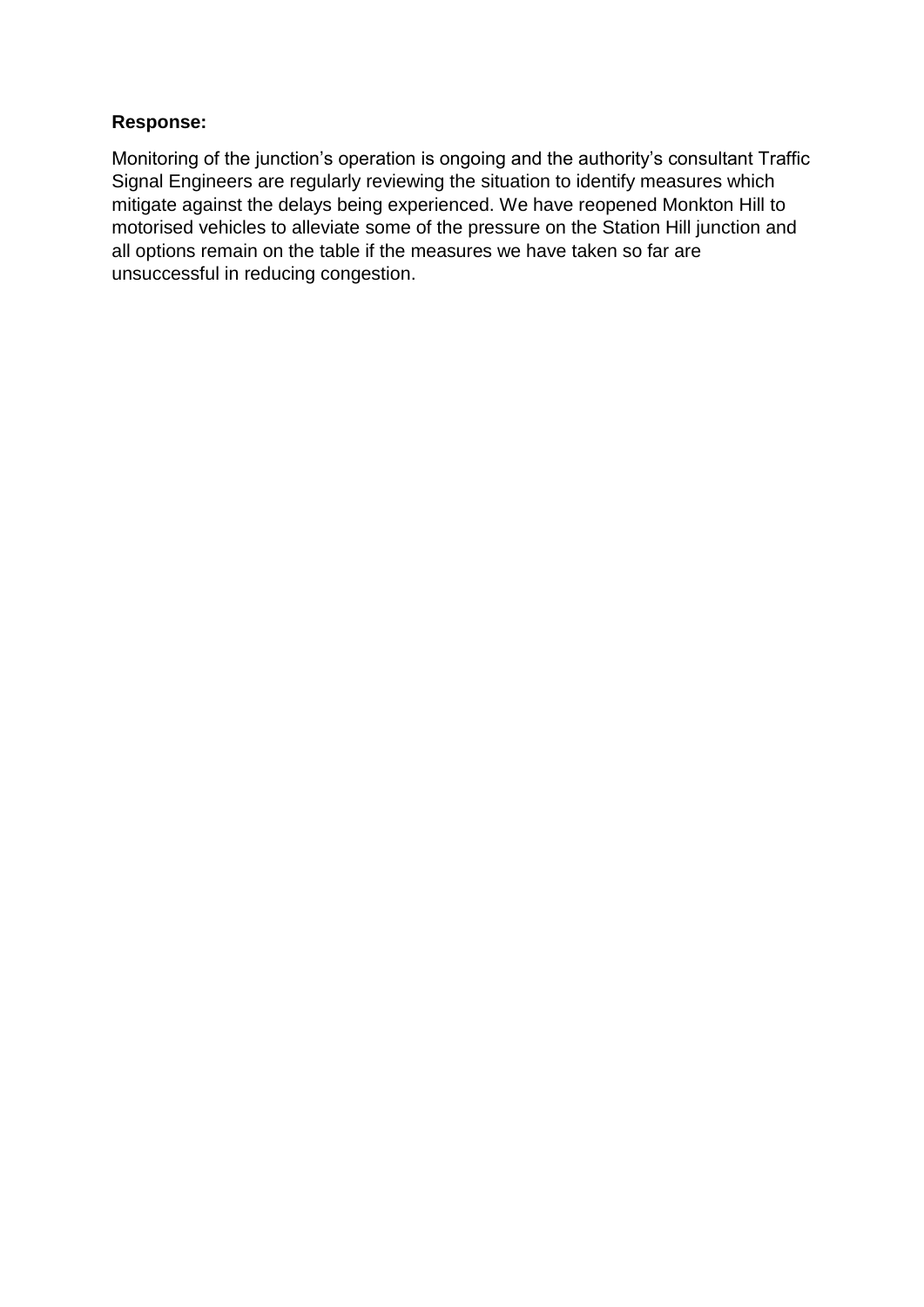**Cabinet**

**12 October 2021**

# **Agenda Item 5 – Public Participation and Questions from Councillors**

# **Question from Mary Parsons – Station Hill Traffic Lights**

### **To Councillor Dr Mark McClelland Cabinet Member for Transport, Waste, Street Scene, and Flooding**

### **Statement:**

Picture for context. Bizarrely, patrons of the gym and fast food outlets and most often delivery drivers from the outlets line the T junction as though reasonable parking spaces with no apparent sanctions.



# **Question 1 – (21-330)**

Please ask of the Wiltshire Council cabinet meeting what is being done to address dangerous parking violations at the now-traffic-light-controlled junction at the bottom of Station Hill in Chippenham?

# **Response:**

The Council's Parking Enforcement officers are patrolling this area as part of their routine patrols and have prioritised this area during busier times of the day as resources allow. Vehicles which contravene the various restrictions will be issued with Penalty Charge Notices.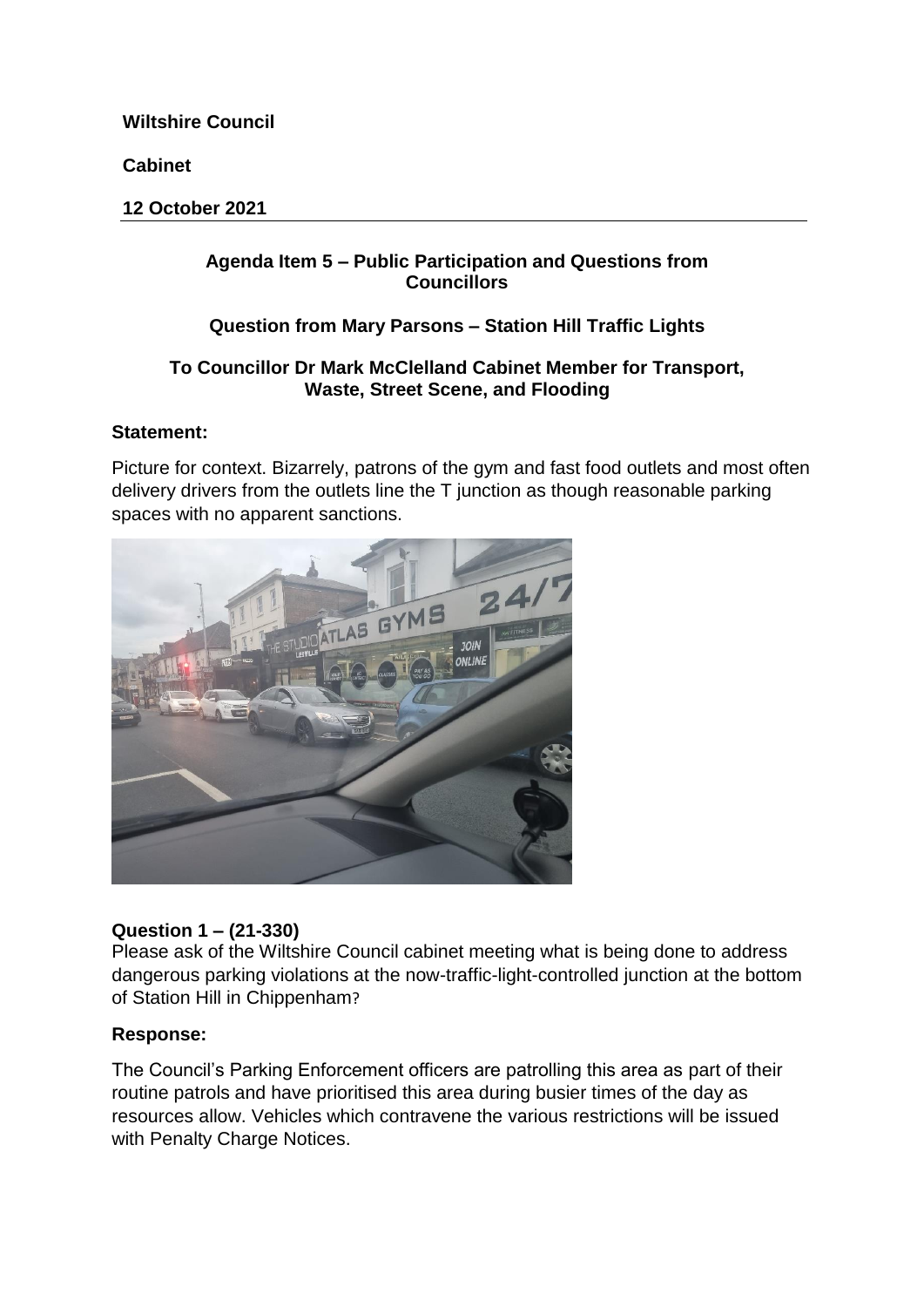**Cabinet**

#### **12 October 2021**

### **Agenda Item 5 – Public Participation and Questions from Councillors**

# **Question from J Reed - Station Road Traffic Lights Chippenham**

### **To Councillor Dr Mark McClelland Cabinet Member for Transport, Waste, Street Scene, and Flooding**

# **Question 1 – (21-331)**

Why do I sit at a red light early Saturday and Sunday coming down from Monkton Park, and wait when there is no traffic anywhere else around.

# **Response:**

The traffic signals controlling both the junctions of New Road and Station Hill, and New Road Marshfield Road are interlinked and synchronised. Both junctions operate a demand system to recognise waiting vehicles and reduce wait times, however, to ensure the linkages are retained, both junctions must operate their full phasing sequentially. During periods of very low demand, this may appear to motorists that no vehicles are present elsewhere in the junction and been held unnecessarily.

#### **Question 2 – (21-332)**

Why when coming up to the lights to turn right up station hill we have to wait with no traffic moving for traffic to come from under the arches. Ridiculous situation when traffic is queued back to the bridge centre roundabout.

# **Response:**

Traffic approaching the junction from the town bridge with the intention of turning right is mixed with traffic that intends to continue towards Marshfield Road. Keeping this phase of the junction separate to that which allows traffic approaching from the northern side of the arch is necessary to prevent conflict of turning movements at the Station Hill junction, and to ensure that the carriageway under the arch is kept clear of approaching vehicles.

# **Question 3 – (21-333**)

Why am I dodging more pedestrians crossing at the bottom of station hill than I ever did when there was a roundabout. They don't always cross on their lights.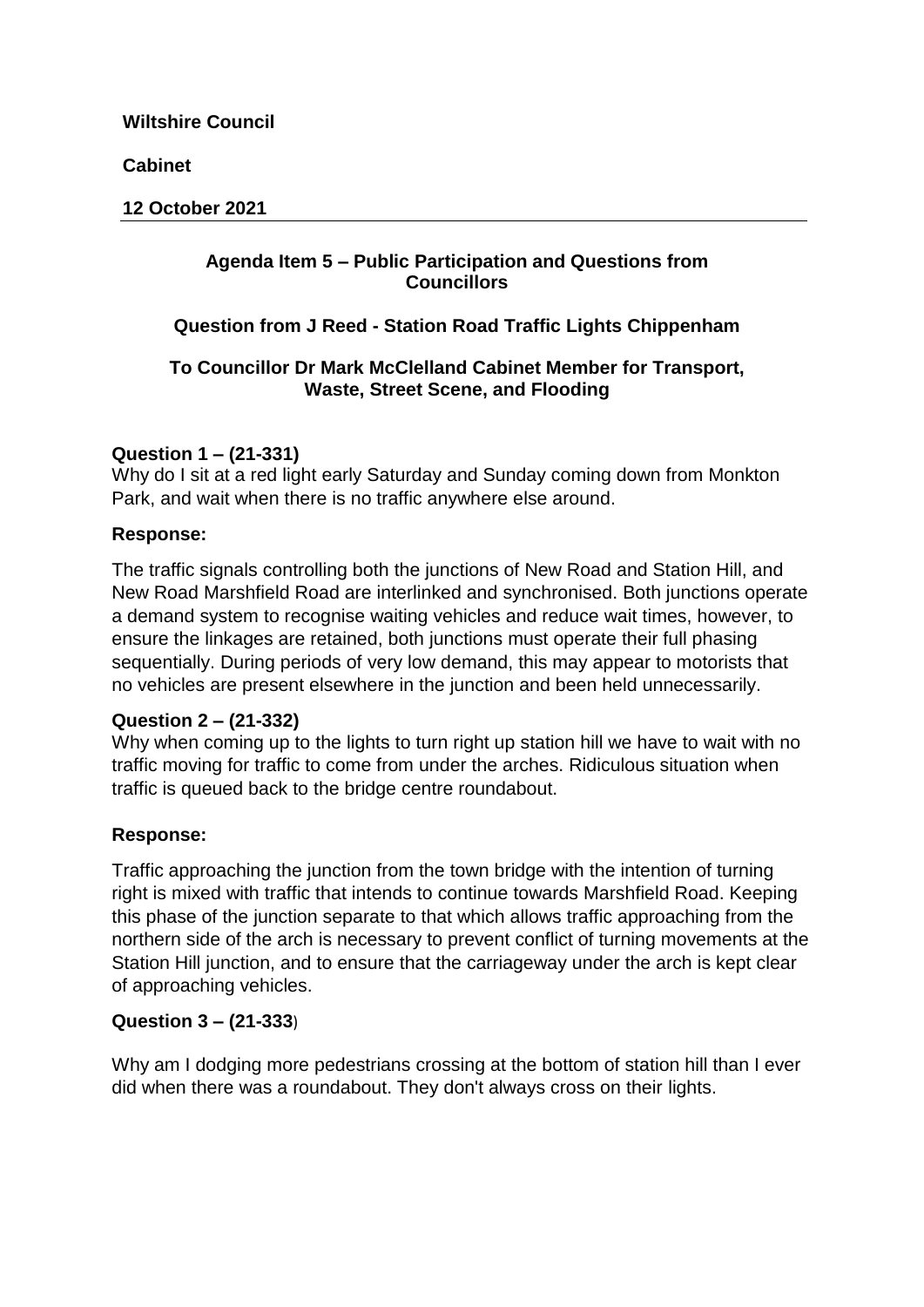The expectation for all road users, be they Motorist, Cyclist or Pedestrians is that they follow the rules and guidance provided in the Highway Code and utilise facilities in the correct manner.

# **Question 4 – (21-334**)

Please let me know what air pollution monitoring on station hill you have carried out since the lights went in and how that compares with air pollution in the same area with the roundabout. Is the monitoring like for like, ie not during rush hour for one, school holidays for the other. If you haven't done any monitoring, why not.

### **Response:**

The Council routinely monitor air quality on Station Hill. It is too soon to compare the site against the previous layout as any data collected requires ratification on a yearly basis against real time monitoring stations.

The council continues to monitor the location and will assess any impact the traffic signals may have at the end of the year.

### **Question 5 – (21-335)**

Why do you consistently feel the need to ignore the wishes of the residents around this matter

#### **Response:**

The changes to traffic controls at Station Hill and Western Arches are identified as a key scheme in the Chippenham Transport Strategy. This document was developed alongside the Chippenham Site Allocation Plan 2017 and has previously been consulted upon with local residents and stakeholders.

The Cabinet Member for Transport and the Director of Highways attended an online public meeting on this matter in August hosted by Michelle Donelan MP, fielding questions from local residents who raised their concerns.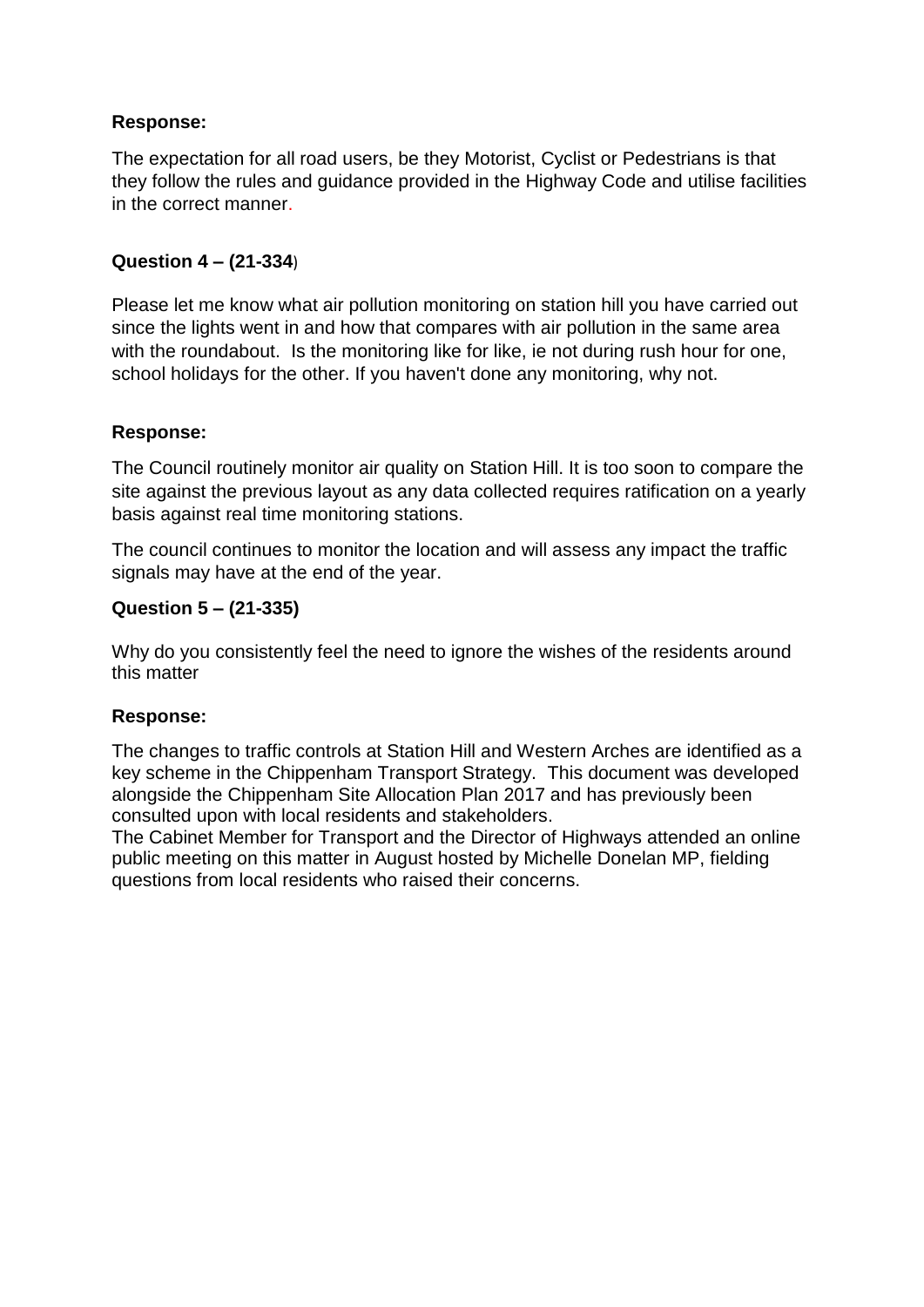**Cabinet**

#### **12 October 2021**

#### **Agenda Item 5 – Public Participation and Questions from Councillors**

### **Statement from Duncan Maclean - Station Road Traffic Lights - Chippenham**

#### **Councillor Dr Mark McClelland Cabinet Member for Transport, Waste, Street Scene, and Flooding**

#### **Statement:**

I am writing regarding the ongoing problems we are experiencing here in Chippenham with the traffic lights at the bottom of Station Hill. I am a vehicle user, a cyclist and a pedestrian, and so can speak from all sides of the demographic. I also live in the Monkton Park area, and therefore i have no alternative other than to use the road junction in question; I have lived here for the last 11 years.

I have not spoken out until now as I wanted to allow sufficient time for teething problems to be resolved. However, the problems are ongoing and so here are my thoughts; I'd appreciate it if they are given some consideration. I understand from reading previous statements made by the council in relation to the traffic lights, that one of the main reasons for their installation was to improve the safety of cyclists and pedestrians. From my experience, this is not the case. The fact that the lights have four phases including the pedestrian phase makes for a very long wait for all concerned. I daily witness pedestrians running across the road in face of oncoming traffic, and have witnessed many near misses. I also witness, on a daily basis, cyclists who ride straight through the red lights and put themselves and others at risk. I appreciate these things happen everywhere, but it is more common here due to the incredibly long time everybody has to wait. Therefore I believe this has actually made the junction more dangerous overall to those it was meant to aid. These are all "first world problems" yes, but this is the world we live in. A statement was made previously by the council that efforts were being made to educate pedestrians regarding dashing out in the road. Quite frankly this is nonsense and i have not seen any such efforts. The removal of the central island at the bottom of the hill means people crossing there, whether they are doing so safely or not, have much further to go before reaching the safety of the kerb.

The phasing of the lights has been changed multiple times, and i thank the council for trying to improve the situation. But the traffic situation has been made so much worse than before the lights were installed. Taking into account that not everybody has returned to their place of work yet following the pandemic, the traffic situation can only get worse. I know I do not only speak for myself when I say the whole situation has become extremely miserable for the residents of Monkton Park, where we feel trapped. The recent reopening of Monkton Hill has had a negligible effect on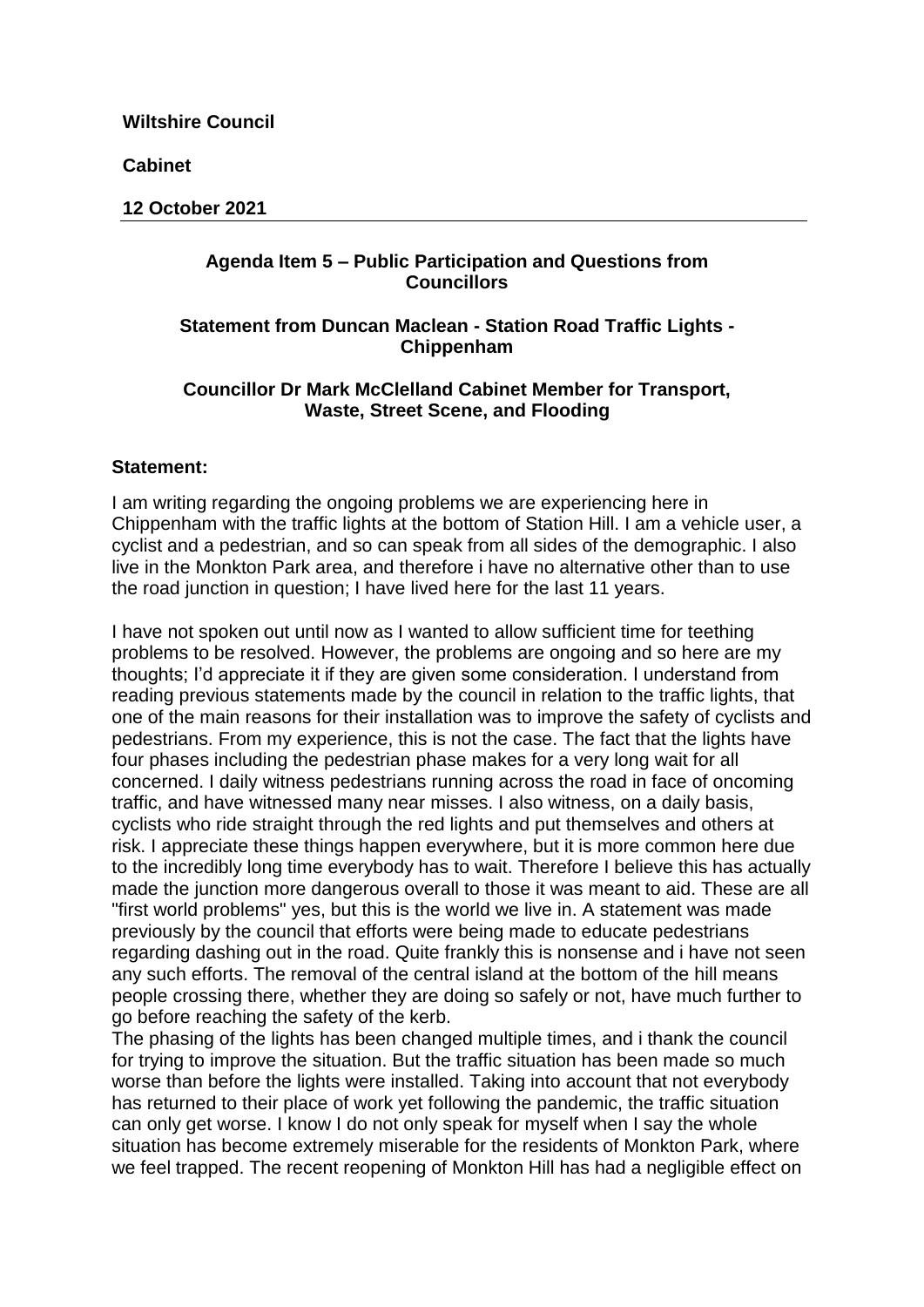the queues leaving the estate and of course does not help when returning as it is one way. The previous road layout with a roundabout caused many less problems than we are experiencing now.

A friend from out of town visited recently and stated to me "what's happened to Chippenham!? The traffic is a nightmare. What a mess!". This is a friend from a London borough. That says a lot.

Many thanks for taking the time to read this, and I hope a solution can be found soonest.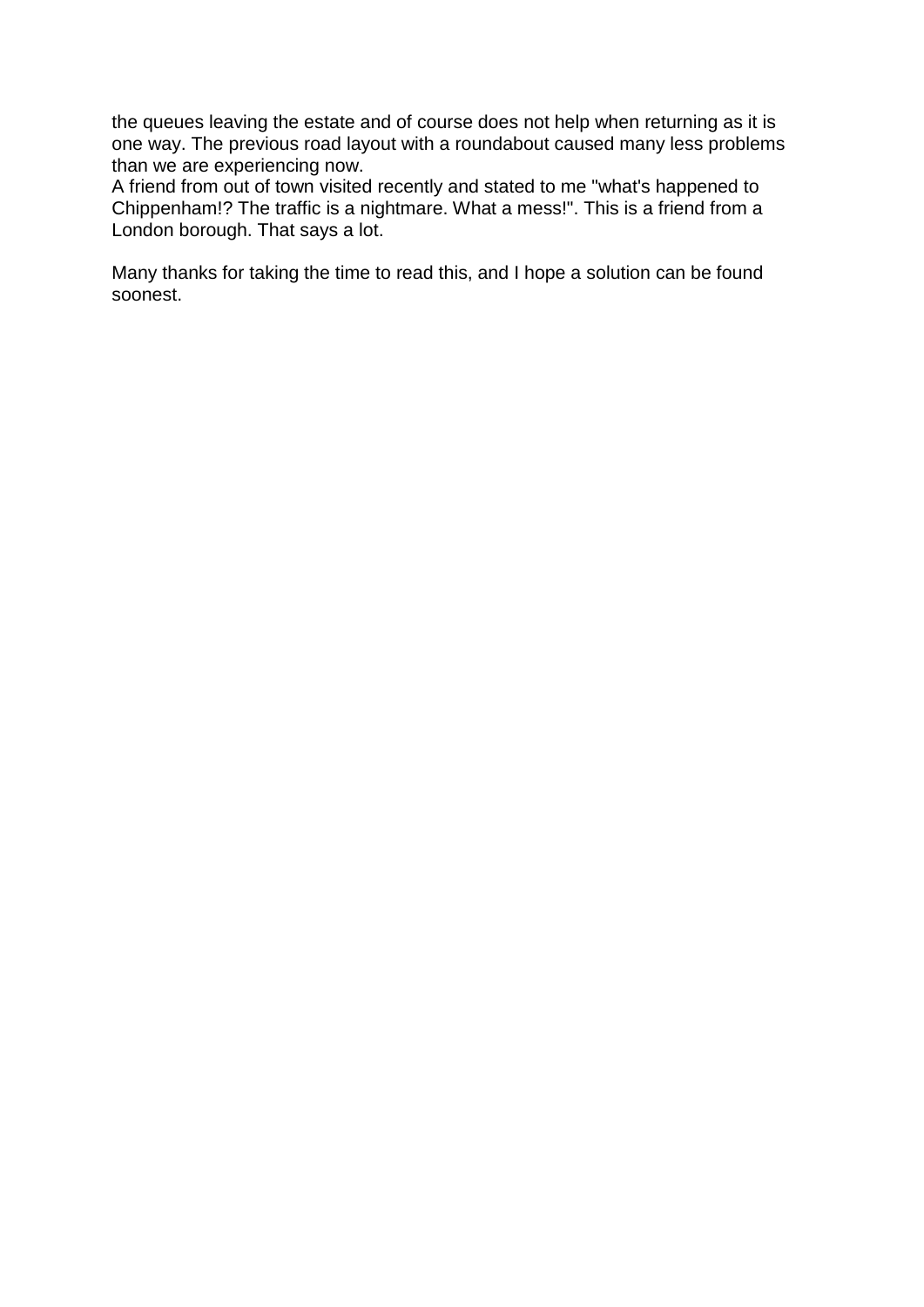**Cabinet**

**12 October 2021**

### **Agenda Item 5 – Public Participation and Questions from Councillors**

# **Question from Mel BoyIe – Future Chippenham & Station Road Traffic Lights**

**To Councillor Richard Clewer, Leader of the Council and Cabinet Member for MCI, Economic Development, Heritage, Arts, Tourism and Health & Wellbeing**

**Councillor Dr Mark McClelland Cabinet Member for Transport, Waste, Street Scene, and Flooding** 

# **Statement**

The response to my question on 14 September was the below, but on checking the website this information is not available, see screenshot below. Air quality measurements are taken by diffusion tube monitoring adjacent to Dorothy House. Results are available on the Air Quality website at [www.wiltshireairquality.org.uk](https://eur02.safelinks.protection.outlook.com/?url=http%3A%2F%2Fwww.wiltshireairquality.org.uk%2F&data=04%7C01%7Cfiona.amor%40wiltshire.gov.uk%7C762ba712b1c24d4d10db08d9889ddadf%7C5546e75e3be14813b0ff26651ea2fe19%7C0%7C0%7C637691033820159493%7CUnknown%7CTWFpbGZsb3d8eyJWIjoiMC4wLjAwMDAiLCJQIjoiV2luMzIiLCJBTiI6Ik1haWwiLCJXVCI6Mn0%3D%7C1000&sdata=bMED5V8p7ZSnZx2Pt%2FPn%2BY4Fr%2FKThcM9FrMnaXhzqZ0%3D&reserved=0)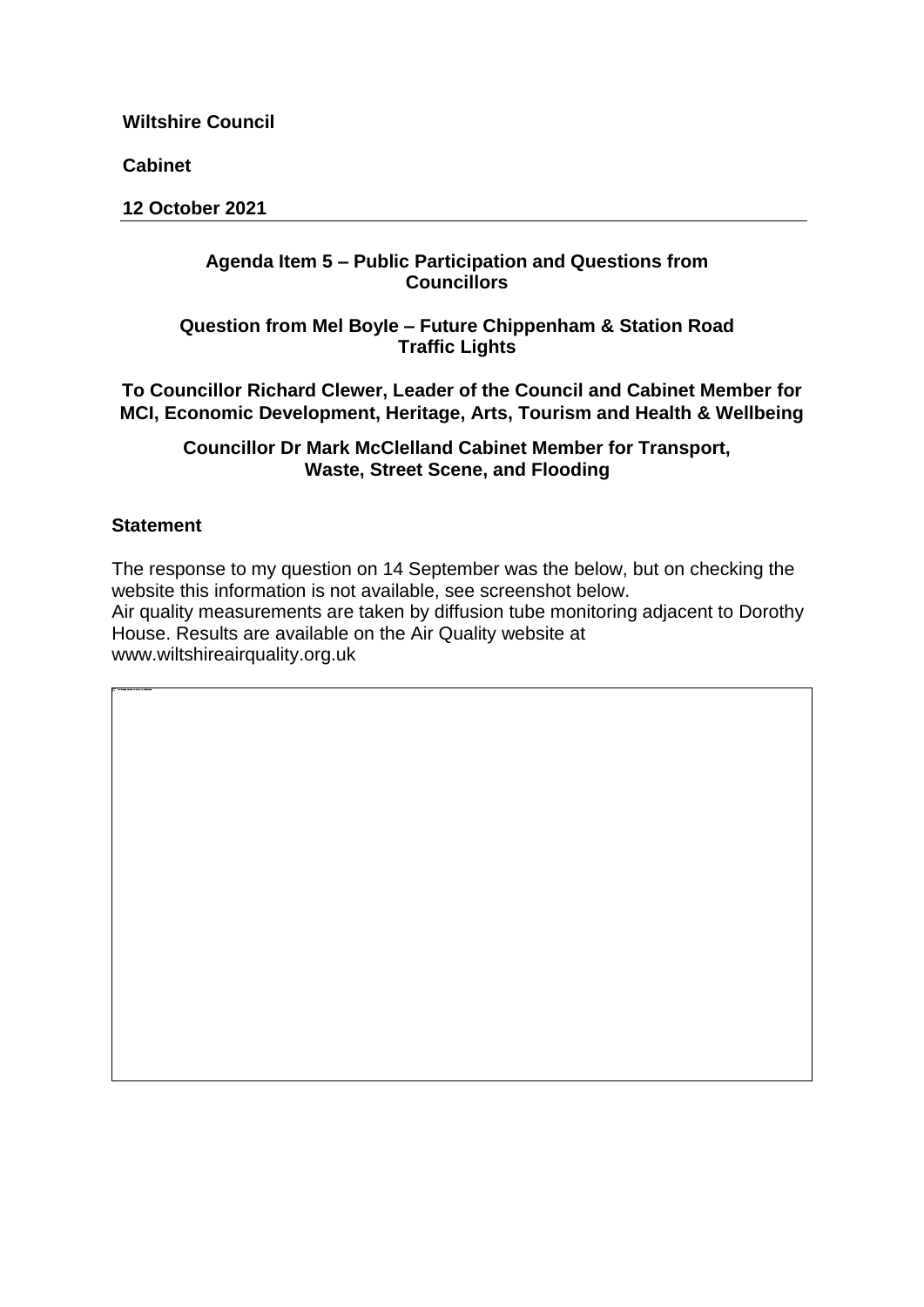# **Question 1 (21-336)**

Following various meetings and requests there is still an issue with the Station Hill Traffic Lights causing congestion. Please can you change them to pedestrian crossings only and paint back a roundabout? We have been told the traffic lights are part of Future Chippenham, on the Future Chippenham Q&A the below is stated which is misleading as we already see added congestion. How can having links to Pewsham Way not increase traffic on already busy roads, isn't this information inaccurate and should be updated? Please can the comments from the July Cabinet meeting be added that it is not a bypass to the Q&As? When we asked these questions at the webinars we were told it was easing congestion for future households not existing households, is this correct and can it be made clear in the below on the Q&As? In any traffic modelling please ensure supermarket and online shopping vehicles are included along with dustbin lorries, care workers, essential journeys and equality for those unable to walk, cycle or use buses?

*Will the planned new road increase congestion?*

*No, the transport modelling used to support the HIF bid and additional modelling currently being carried out has identified improvements in congestion to existing road traffic.*

#### **Response:**

The traffic lights are not part of the Future Chippenham programme. The revised road route agreed by cabinet on 21/7/21 will be supported by comprehensive traffic modelling and this will take account of future demand and impacts on existing traffic in and around Chippenham

Monitoring of the junction's operation is ongoing and the authority's consultant Traffic Signal Engineers are regularly reviewing the situation to identify measures which mitigate against the delays being experienced. We have reopened Monkton Hill to motorised vehicles to alleviate some of the pressure on the Station Hill junction and all options remain on the table if the measures we have taken so far are unsuccessful in reducing congestion.

# **Question 2 (21-337)**

My second question is how can you say there will be affordable housing when under the current system numbers are reduced due to developer profits, with rising building material costs doesn't this mean it is even more likely that as we have seen with every other development the affordable housing numbers will be tiny, if any? Please can these comments be added to the answer, depending on developer profits?

# *Will there be a mix of affordable houses?*

*Yes, there will. The scheme will comply with affordable housing policy.*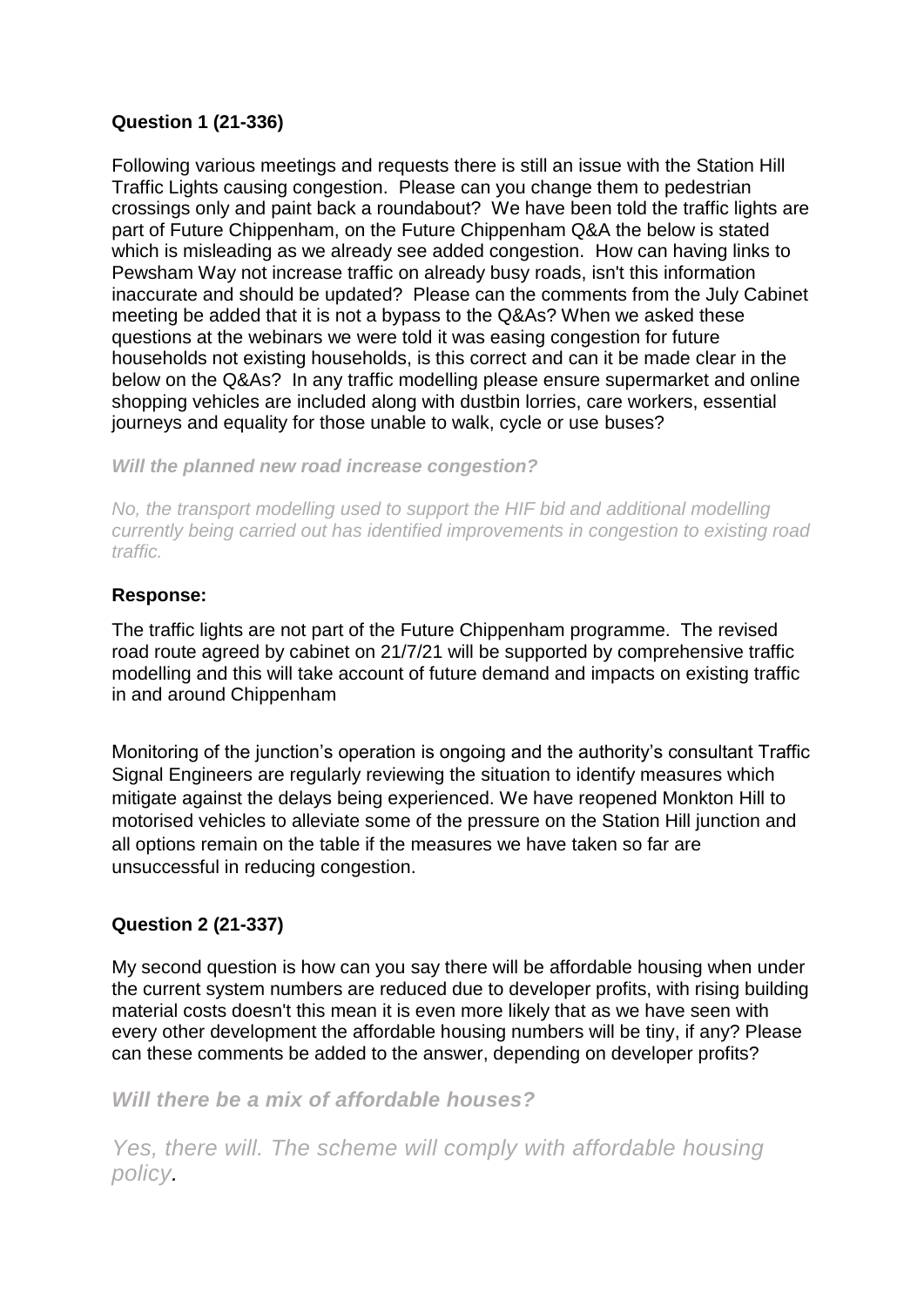An advantage of an infrastructure led master planned scheme is that all planning obligations including affordable housing are built into viability assessments from the outset. The viability assessments that have been undertaken at present are based on a 40% affordable housing obligation split between First Homes, affordable rent and shared ownership so that development is shown to be policy compliant. The sizes and type of affordable housing will be determined based on the need at the time.

#### **Statement:**

Trust is limited in Wiltshire Council after you added 5,000 houses onto Government figures and said if they didn't build them the Government would which was inaccurate, they wouldn't as you added 5,000 on. The County Farms are so important in a climate emergency and you cannot create biodiversity net gain for the habitat which the farmland provides, once destroyed it is lost forever.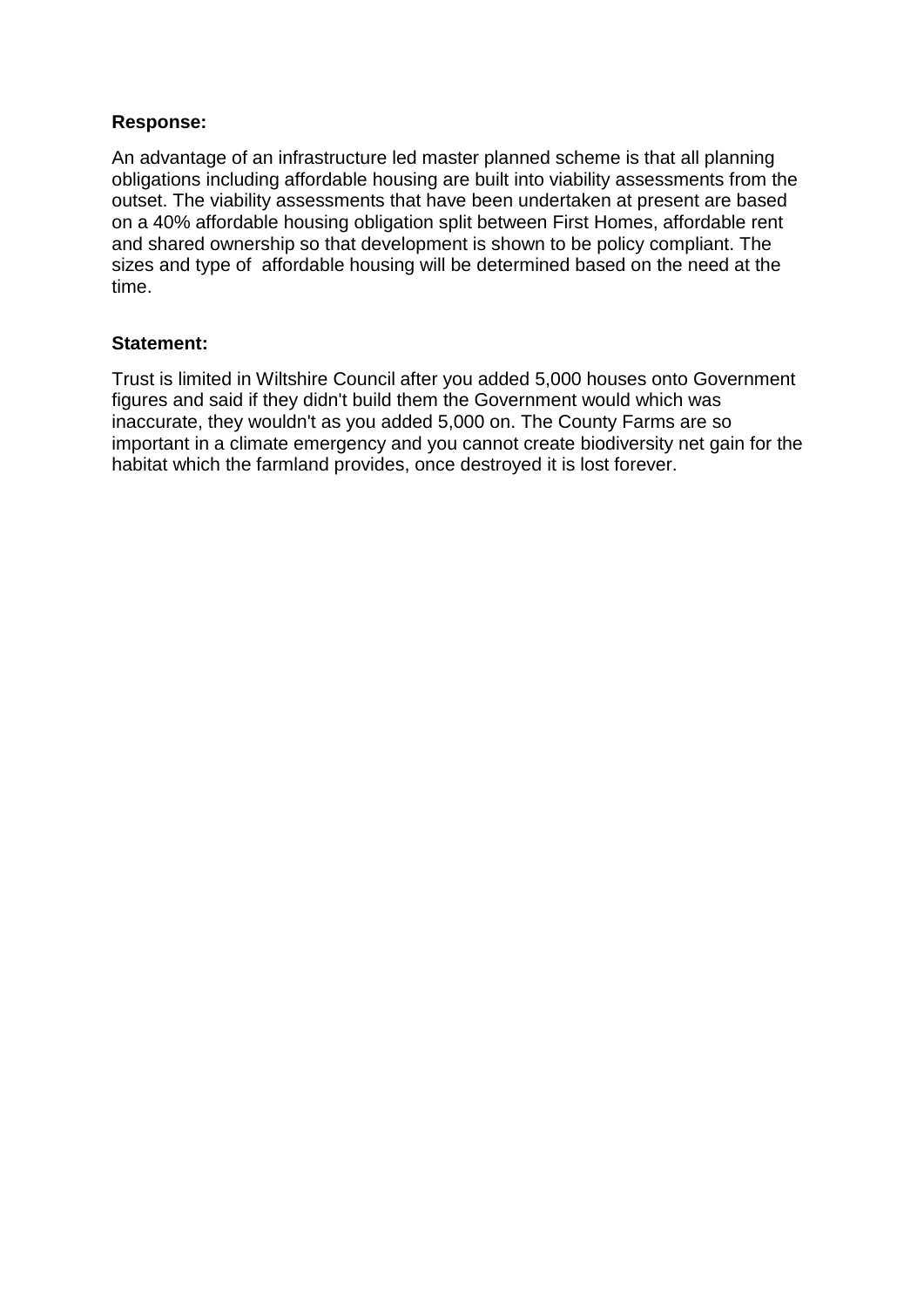**Cabinet**

#### **12 October 2021**

### **Agenda Item 5 – Public Participation and Questions from Councillors**

### **Question from Dr Jimmy Walker – Salisbury Central Area Framework**

### **To Councillor Dr Mark McClelland Cabinet Member for Transport, Waste, Street Scene, and Flooding**

### **Statement:**

The People Friendly Salisbury scheme was suspended indefinitely following a meeting with the then leader of Salisbury City Council on 19/11/2020. A letter from Cllr Whitehead dated 20/11/2020 commented that "Early evidence proves that the scheme is having a positive impact with equal number of shoppers visiting the centre whilst the traffic is halved. As with other such schemes elsewhere in the UK, more time would have been required to see all the economic, social and environmental benefits. The scheme is also in line with latest national policies for active travel, decarbonisation, healthier living and reduced obesity."

Salisbury City Council subsequently voted in an Extraordinary Full Council meeting on 14/12/2020 to support the introduction in 2021 of People Friendly Streets in accordance with the Central Area Framework report recommendations.

The Salisbury Central Area Framework (CAF) was recognised by Wiltshire Council at its Strategic Planning Meeting on 26/8/2020 as an evidence-based document to inform the Local Plan Review, emerging Salisbury Neighbourhood Plan and future planning guidance.

Creating people friendly streets was identified as the first of the CAF's five themes "To make the central area a better place for people to move around safely, comfortably and in a more pleasant environment with reduced noise and air pollution and reduced greenhouse gas emissions; prioritising cycling, walking and public transport."

# **Question 1 – (21-338)**

Can you confirm that the recommendations of the Salisbury Central Area Framework continue to be supported by Wiltshire Council?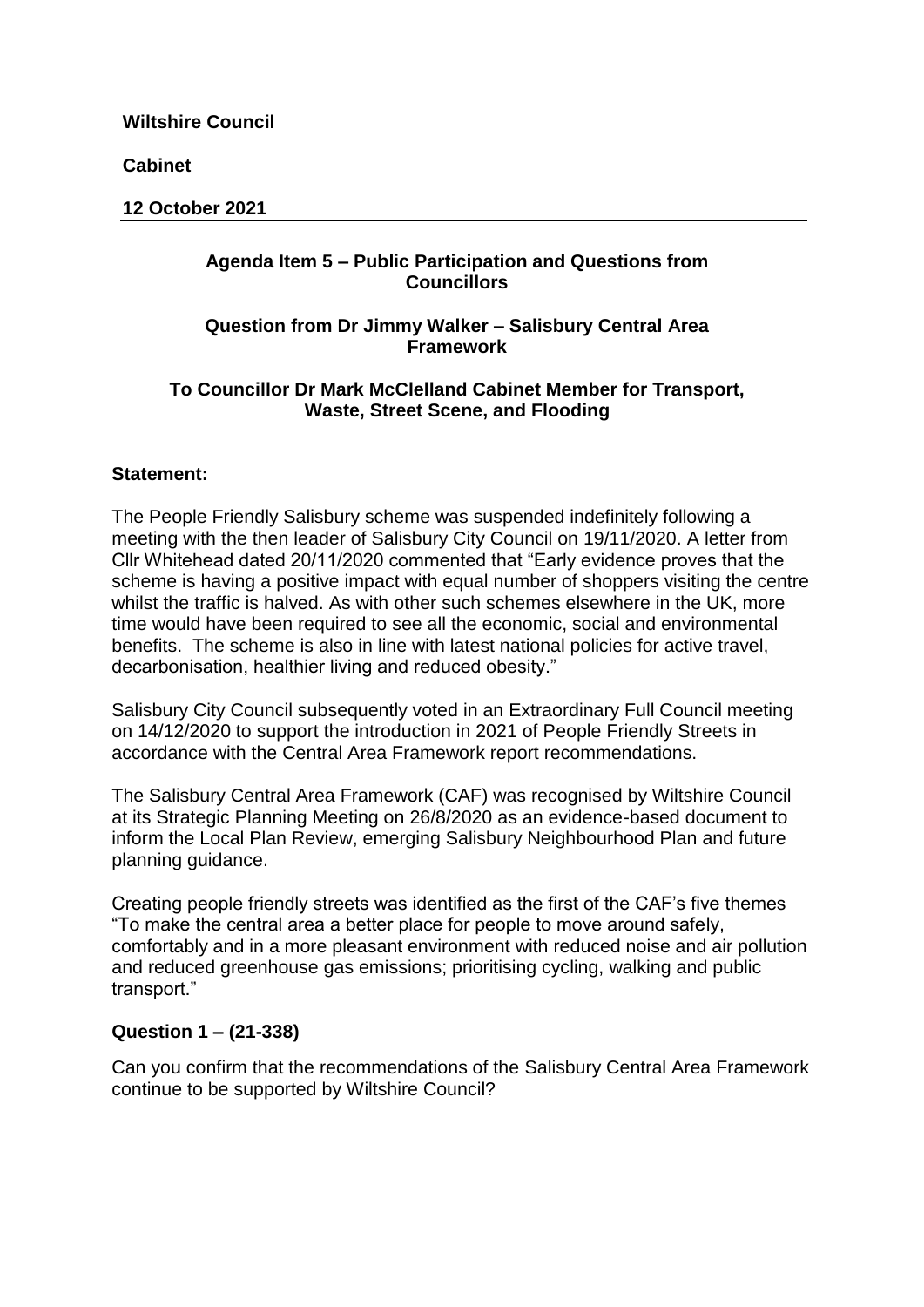The Central Area Framework (CAF) was endorsed by Wiltshire Council's Strategic Planning Committee as a material planning consideration and is therefore a document that Members must have regard to in determining planning applications alongside other material considerations. The CAF is an overarching strategic document and there are a wide variety of ways in which it is possible to implement its principles.

### **Question 2 – (21-339)**

Please confirm when there will be further investigations and consultations into how traffic can be reduced in central Salisbury to improve the environment and encourage active travel in accordance with the CAF?

### **Response:**

This will be an issue for Cabinet to consider at a future date.